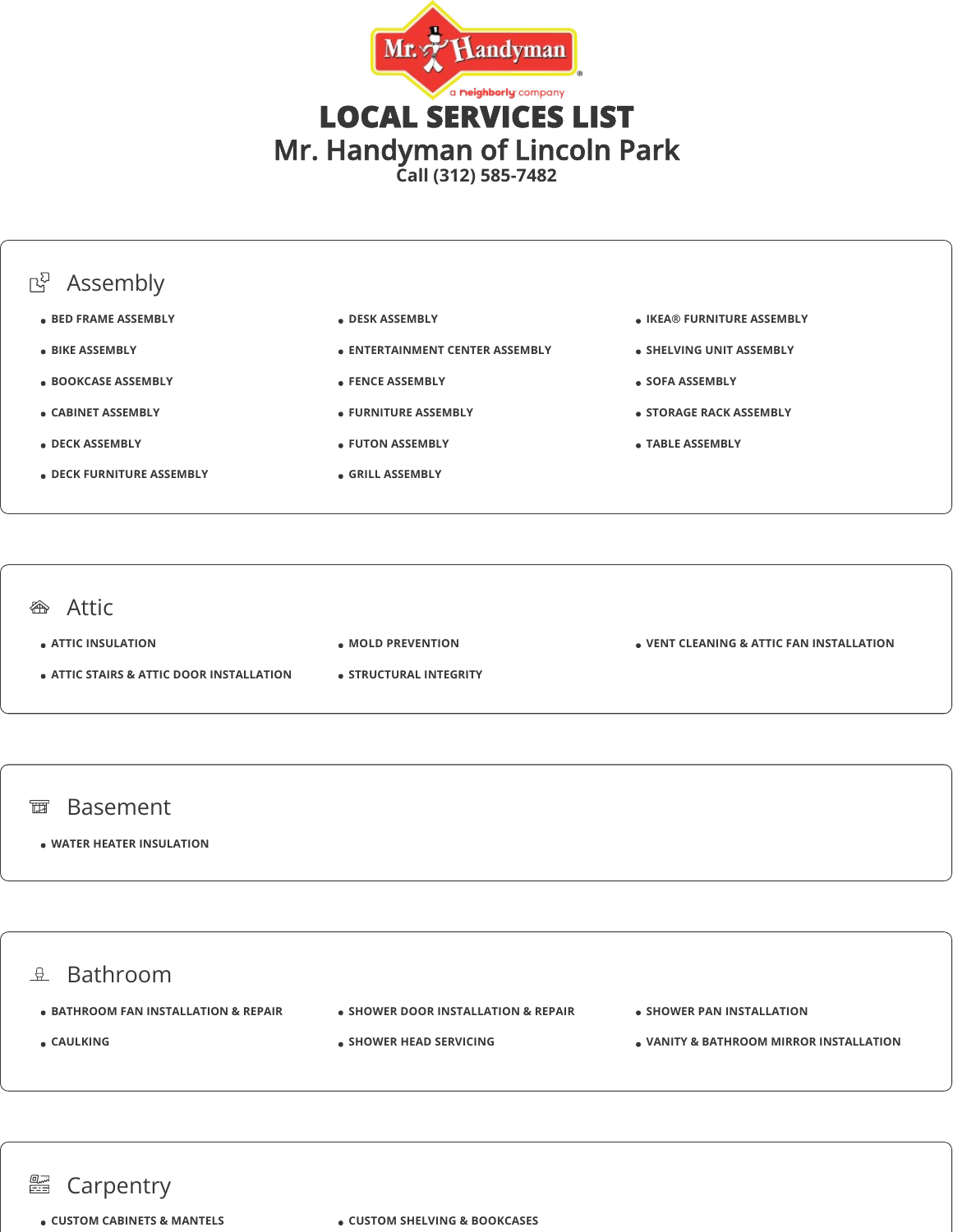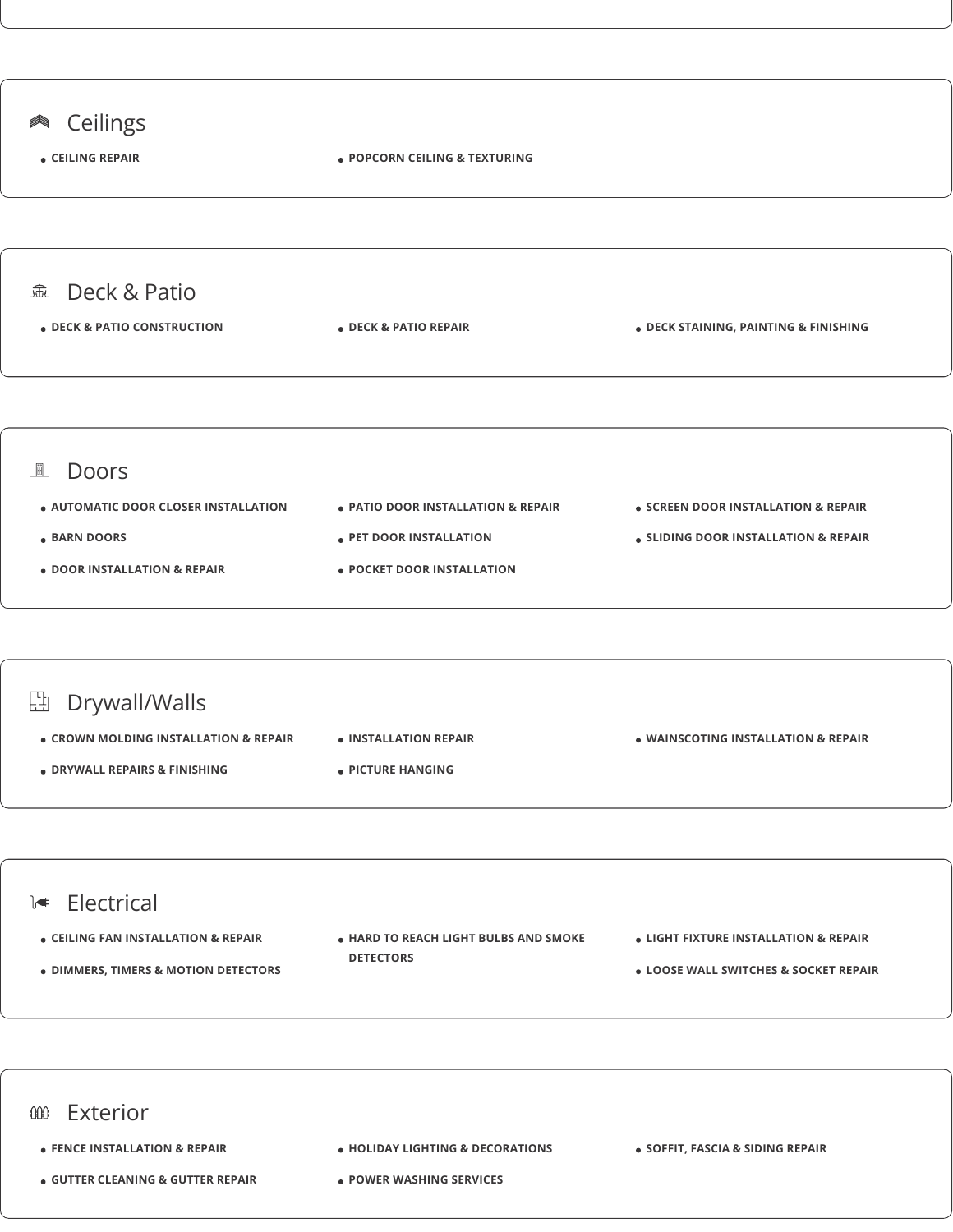

**DRYER VENT CLEANING**